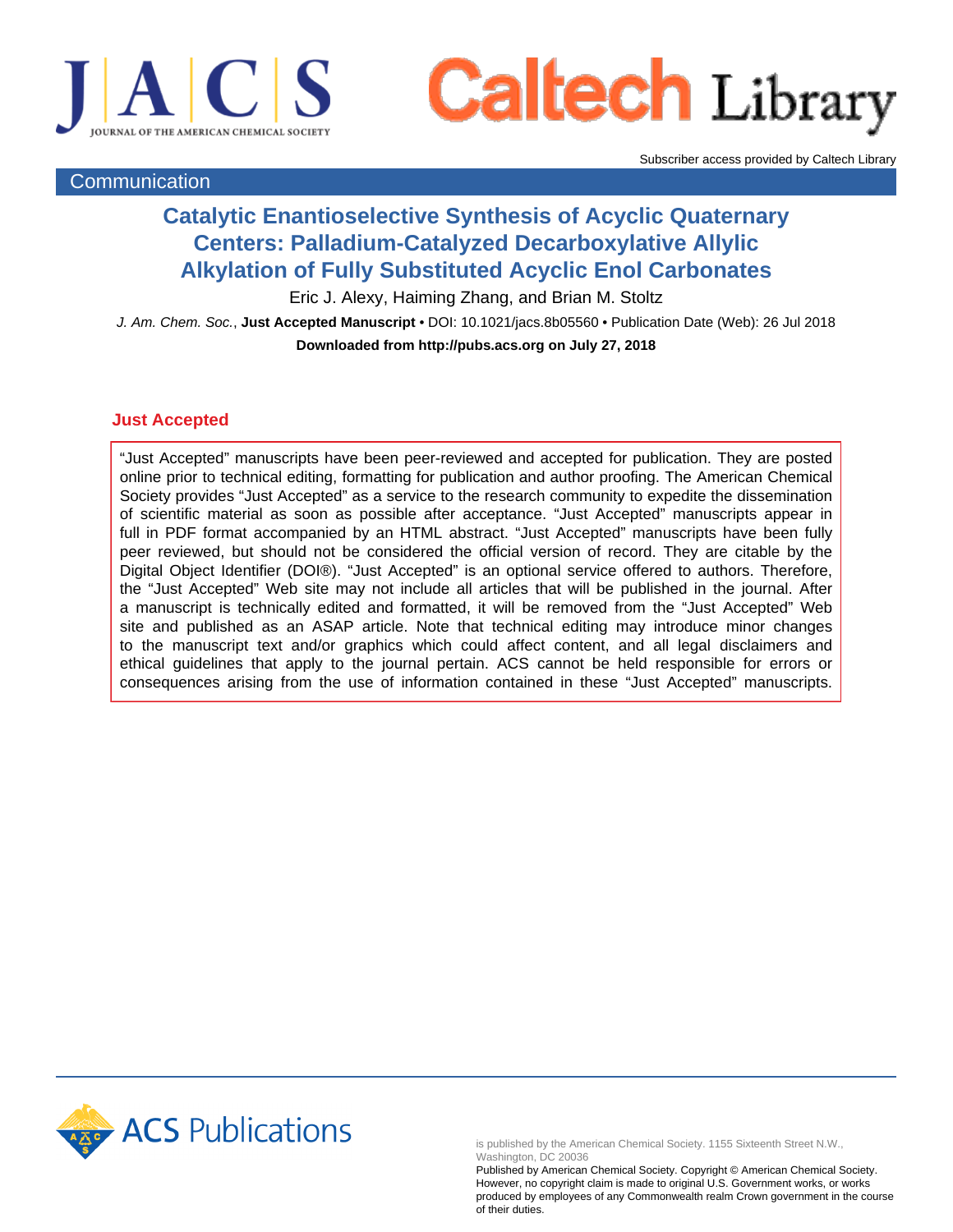# **Catalytic Enantioselective Synthesis of Acyclic Quaternary Centers: Palladium-Catalyzed Decarboxylative Allylic Alkylation of Fully Substituted Acyclic Enol Carbonates**

Eric J. Alexy,<sup>a</sup> Haiming Zhang,\*,b and Brian M. Stoltz\*,a

<sup>a</sup>Warren and Katharine Schlinger Laboratory for Chemistry and Chemical Engineering, Division of Chemistry and Chemical Engineering, California Institute of Technology, Pasadena, California 91125, United States

<sup>b</sup>Small Molecule Process Chemistry, Genentech, Inc., 1 DNA Way, South San Francisco, California 94080, United States

*Supporting Information Placeholder*

**ABSTRACT:** The first enantioselective palladiumcatalyzed decarboxylative allylic alkylation of fully substituted acyclic enol carbonates providing linear αquaternary ketones is reported. Investigation into the reaction revealed that the use of an electron-deficient phosphinooxazoline ligand renders the enolate geometry of the starting material inconsequential, with the same enantiomer of product obtained in the same level of selectivity regardless of the starting ratio of enolates. As a result, a general method toward acyclic all-carbon quaternary stereocenters has been developed.

All-carbon quaternary stereocenters are prominent features in many natural products and can provide beneficial biochemical stability and three-dimensionality to molecules for medicinal chemistry applications. As a result, a number of methods to address their synthesis have been developed, particularly in cyclic systems.<sup>1</sup> In acyclic systems, however, the synthesis of this motif is less explored. 2 This is in part due to additional problems that often arise in acyclic systems such as reduced rigidity of particular substrates leading to lower levels of selectivity. Additionally, selectively controlling the formation of fully substituted olefins/enolates is required for high selectivity in many catalytic processes. In the case of electrophilic functionalization of fully substituted enolates, the general and selective formation of such enolates as pure geometric isomers is highly challenging and has slowed progress. Although selective enolizations have been reported, these typically require highly specialized substrates, often incorporating chiral auxiliaries to impart selectivity in the enolate formation step.<sup>3</sup>

Recently, our group has become interested in strategies for preparing fully substituted acyclic enolates and applying them toward the synthesis of acyclic quaternary stereocenters, particularly via transition-metal cata-

lyzed allylic alkylation (Figure 1). While palladiumcatalyzed allylic alkylation has been employed in the synthesis of acyclic tertiary stereocenters,<sup>4</sup> the formation of all-carbon quaternary stereocenters has proven more *A***. Pd-catalyzed allylic alkylation of fully substituted amide enolates (ref 7)**



#### **Figure 1. Preparation of acyclic α-quaternary carbonyl derivatives<sup>5</sup>**

**Ar<sup>2</sup>**

**Ar<sup>2</sup>**

challenging. Utilizing chemistry developed by the Marek group<sup>6</sup> for the synthesis of stereodefined acyclic enolates, we demonstrated the palladium-catalyzed enantioselective decarboxylative allylic alkylation of acyclic amide enolates utilizing an electron deficient  $C_2$ symmetric bisphosphine ligand (Figure 1A).<sup>7</sup> Not surprisingly, it was observed that opposite enolate geometries of the substrate favored formation of the opposite enantiomers of the product, indicating a lack of significant dynamic kinetic resolution of the enolates during the reaction, and different facial selectivity between the two enolates. In fact, an analogous phenomenon regard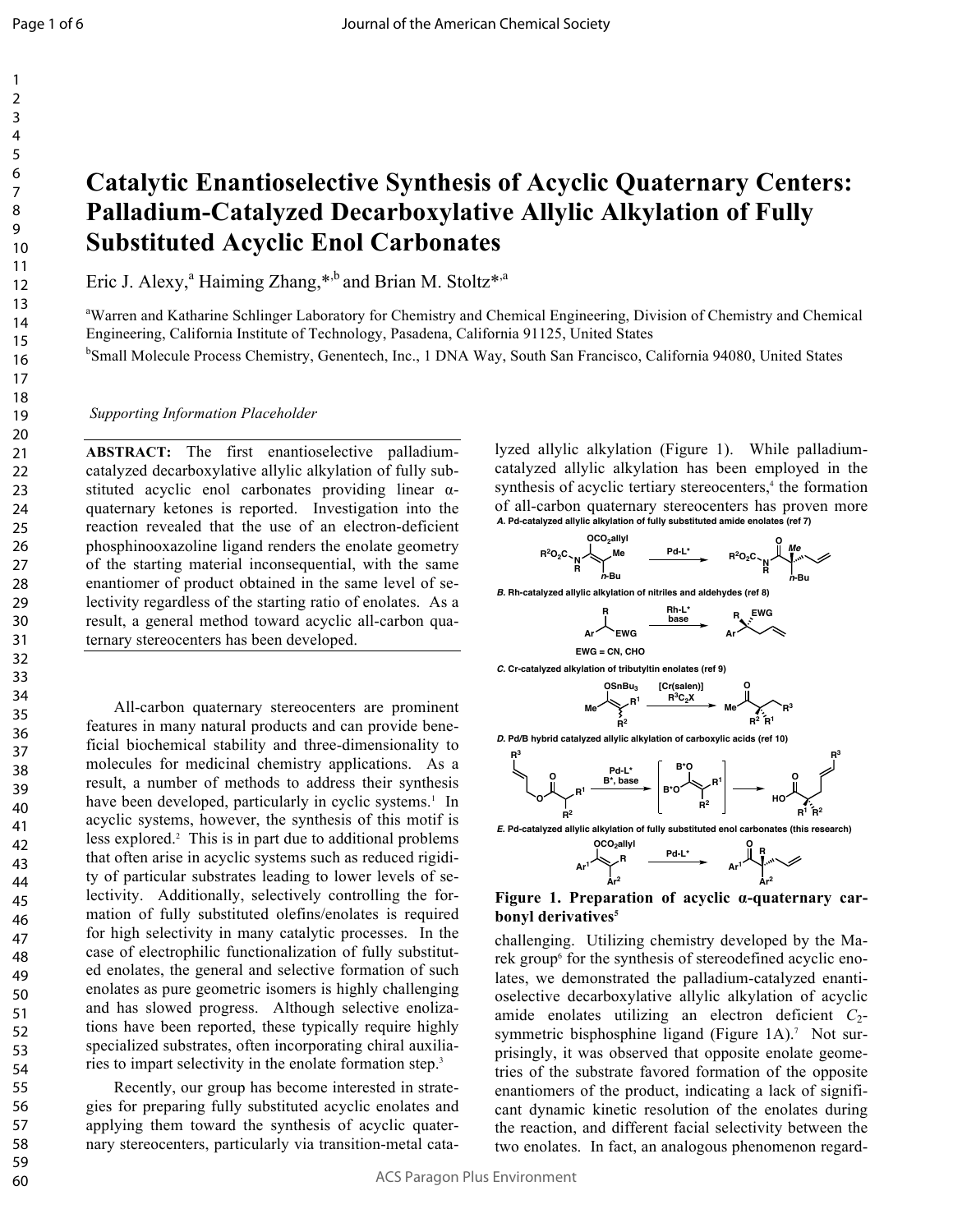ing different enolate geometries was observed by the Trost lab when forming acyclic tertiary stereocenters via palladium-catalyzed allylic alkylation.<sup>8</sup> Additionally, the Evans lab has reported the use of rhodium-catalyzed allylic alkylation to furnish acyclic α-quaternary nitriles and aldehydes (Figure 1B). <sup>9</sup> In the latter work, they showed that both enolate geometries form the same enantiomer of product in essentially the same level of selectivity, which they believe is a consequence of substrate selectivity and not the result of an enolate equilibration event. In contrast, a dynamic equilibration of tributyltin enolates has been invoked by the Jacobsen group to directly alkylate fully substituted acyclic enolates with alkyl halides catalyzed by a [Cr(salen)] complex, affording α-quaternary ketones in high enantioselectivity starting with mixtures of enolates (Figure 1C). 10 Recently, Shimizu and Kanai demonstrated the preparation of acyclic α-quaternary carboxylic acids via allylic alkylation utilizing a hybrid boron-palladium catalytic system (Figure 1D).<sup>11</sup>

While acyclic ketone products can be obtained from the derivatization of α-quaternary nitriles and other carbonyl derivatives, we sought to prepare stereodefined acyclic ketone enolates and demonstrate their utility in palladium-catalyzed allylic alkylation (Figure 1E). To accomplish this goal, we utilized recently developed chemistry toward the synthesis of tetrasubstituted acyclic all-carbon olefins via sequential selective enoltosylate formation and cross-coupling.12 We were pleased to find that the reported enolization conditions could be modified to trap the resultant enolate as the allyl enol carbonate with excellent *E/Z* ratios (eq 1), thereby allowing us to investigate palladium-catalyzed conditions toward furnishing the acyclic quaternary stereocenter.

**Ph OCO2allyl Et Ph LiHMDS, Me2NEt toluene, 25 °C then allylchloroformate 95% yield >98:2 E/Z Ph O Ph Et (1)**

We began our studies with an initial ligand screen using 2.5 mol %  $Pd_2(dba)$  and 6 mol % of a variety of common ligands, finding that phosphinooxazoline ligand *L1* gave high conversion of the substrate albeit with very low enantioselectivity (Table 1, entry 1). This result is unsurprising since ligand *L1* has previously been shown to perform poorly with  $\alpha$ -aryl stabilized enolates, albeit on cyclic motifs.<sup>1a</sup> We were pleased to find, however, that electron-deficient phosphinooxazoline *L2* gave the product in similarly excellent conversion with a promising enantiomeric excess of 54% (entry 2). Bisphosphine ligand *L3* gave high conversion of the substrate but only a moderate 45% ee (entry 3), whereas *L4* gave a more promising 73% ee but in poor conversion (entry 4). To our delight, we found that non-polar solvents were superior for the transformation (entries 5–9) with a 3:1 mixture of hexane/toluene providing the highest and most

reproducible yields. In this solvent system, *L4* provided the product in 89% isolated yield and 86% ee (entry 7). Gratifyingly, using ligand *L2* gave enhanced results with the desired product obtained in 98% isolated yield and 90% ee. Moreover, the catalyst loading could be reduced to 0.5 mol %  $Pd_2(dba)$ <sub>3</sub> and 1.2 mol % of *L2* (entry 9) without altering the yield and selectivity or significantly increasing reaction time.

**Table 1. Optimization of acyclic, decarboxylative allylic alkylation***<sup>a</sup>*

| OCO <sub>2</sub> allyl<br>Et<br>Ph<br>Ph |        | $Pd_2(dba)$ <sub>3</sub> (2.5 mol %)<br>ligand (6 mol %) |                    | Εt        |
|------------------------------------------|--------|----------------------------------------------------------|--------------------|-----------|
|                                          |        | solvent<br>25 °C, 12 h                                   | Ph<br>Ph           |           |
| >98:2 E/Z                                |        |                                                          |                    | 2a        |
| entry                                    | ligand | solvent                                                  | yield <sup>b</sup> | $%ee^{c}$ |
| 1                                        | L1     | THF                                                      |                    | 6         |
| $\overline{2}$                           | L2     | THF                                                      |                    | 54        |
| 3                                        | L3     | THF                                                      |                    | $-45$     |
| 4                                        | L4     | THF                                                      | 42                 | $-73$     |
| 5                                        | L2     | MeCy <sup>d</sup>                                        | 83                 | 89        |
| 6                                        | L2     | 3:1 MeCy/PhMe                                            | 90                 | 89        |
| 7                                        | L4     | 3:1 hexane/PhMe                                          | 89                 | -86       |
| 8                                        | L2     | 3:1 hexane/PhMe                                          | 98                 | 90        |
| ge                                       | L2     | 3:1 hexane/PhMe                                          | 97                 | 91        |



<sup>a</sup> Conditions: 0.1 mmol 1, 2.5 mol %  $Pd_2(dba)$ <sub>3</sub>, 6 mol % ligand, 1.0 mL solvent. <sup>b</sup> Yield of isolated product. <sup>c</sup> Determined by chiral SFC analysis. d methylcyclohexane <sup>e</sup> Reaction performed with 0.2 mmol 1, 0.5 mol %  $Pd_2(dba)$ <sub>3</sub>, 1.2 mol % ligand, and 2.0 mL solvent.

With optimal conditions identified, we next sought to examine the importance of enolate geometry on the transformation (Figure 2). Under the standard conditions, the desired product is obtained in 97% isolated yield and 91% ee favoring the *S*-absolute stereochemistry when the starting material consists of a >98:2 *E/Z* ratio of enolates. When the same starting material is prepared in a 25:75 *E/Z* ratio via a non-selective enolization, the alkylation product is obtained in 95% isolated yield and 90% ee, forming the same enantiomer of product (i.e. *S*) as in the standard case. Furthermore, the corresponding β-ketoester substrate again provides the same enantiomer (i.e. *S*) of product in high selectivity, albeit with a diminished yield (70% yield, 90% ee).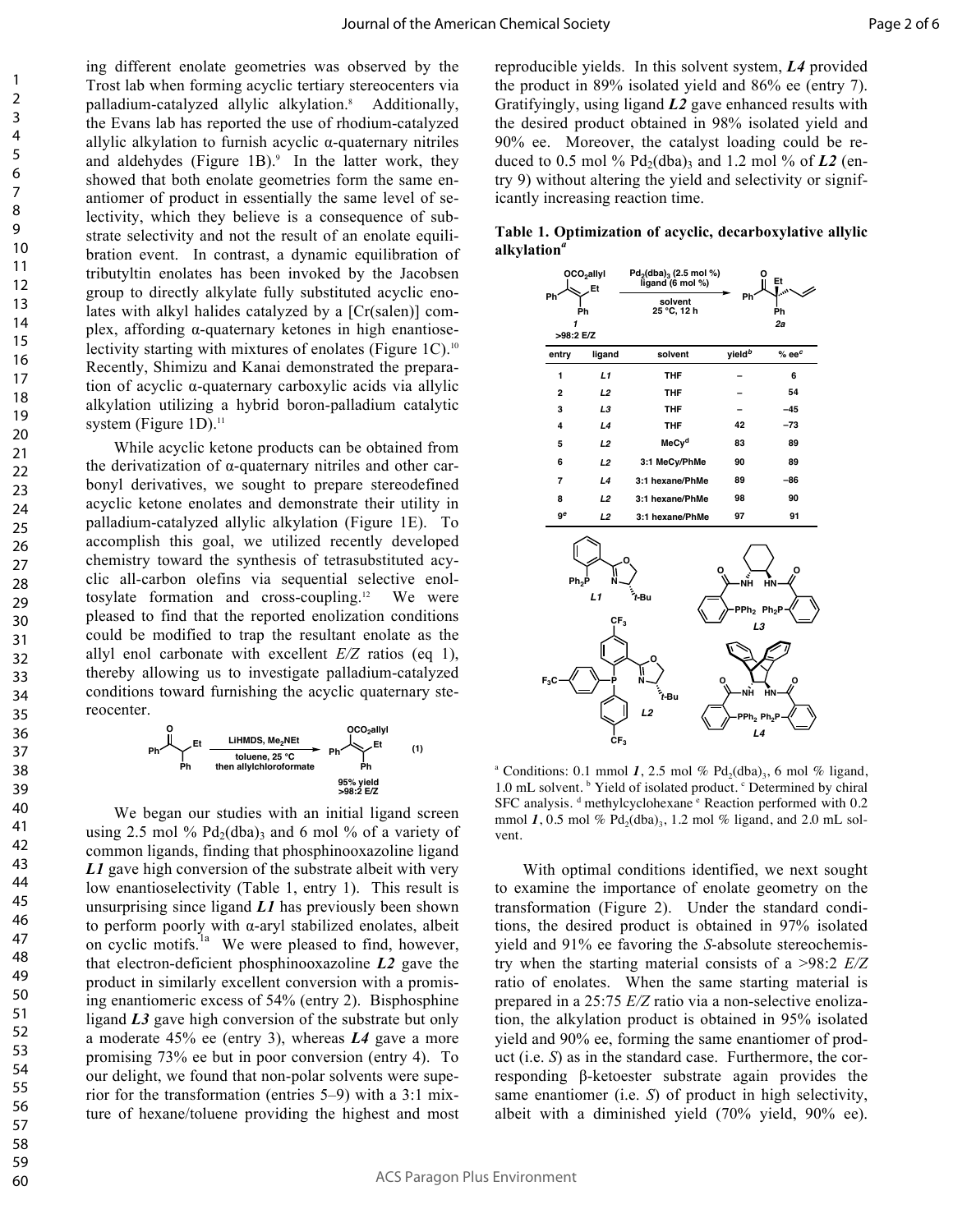This surprising result is exclusive to the electrondeficient phosphinooxazoline *L2*. With bisphosphine *L4*, the 25:75 *E/Z* ratio of enolates provides the product in a diminished 64% yield and 50% ee (compared to 89% yield and 86% ee). Additionally, when the 25:75 *E/Z* ratio substrate is used with *L2*, the ee of the product remains the same throughout the time course of the reaction (see supporting information). Based on these findings and prior examples of differing selectivities obtained with different enolate geometries in palladiumcatalyzed allylic alkylation, we believe that a dynamic kinetic resolution of the two enolate geometries occurs in the reaction when *L2* is used as the ligand, possibly due to facile equilibration between *O*-bound and *C*bound palladium enolates.



#### **Figure 2. Importance of enolate geometry**

While β-ketoesters and enolate mixtures can be used to furnish the desired acyclic ketones in high enantioselectivity, due to ease of preparation and characterization, the substrate scope of the reaction was investigated with allyl enol carbonates formed via the aforementioned selective enolization. Substrates were enolized in generally high levels of selectivity (see supporting information for details). A variety of substrates containing different alkyl and aryl substituents were examined, with all alkylated products obtained in excellent yields (Table 2). Smaller α-alkyl groups such as methyl (**2b**) yielded a lower 67% ee, along with the α-benzyl substrate (**2c**) providing the alkylated product in only 76% ee. Longer alkyl chains such as *n*-butyl (**2d**) and trifluoroethyl (**2f**) as well as cyclopropyl methyl substrate (**2e**) all provided the desired alkylation products in high enantioselectivity. Examining electronic effects on the acetophenone  $(i.e., Ar<sup>1</sup>)$  portion of the substrate revealed that a variety of electron-withdrawing and donating substituents were well tolerated. Substitution at the *para*-position led to consistently high yields and selectivities with the *p*-Me (**2g**), *p*-ethyl ester (**2h**), *p*-OMe (**2i**), *p*-chloro (**2j**), *p*fluoro  $(2k)$ , and  $p$ -CF<sub>3</sub>  $(2i)$  substrates providing products in 96–99% yield and 90–92% ee. The *m*-OMe (**2m**) substrate also performed well yielding the product in 96% yield and 91% ee. *Ortho*-substitution on this aryl ring, however, resulted in lower enantioselectivity with

the *o*-Me (**2n**) substrate obtained excellent yield but only 72% ee. Lastly, α-aryl substitutions were surveyed (i.e. Ar<sup>2</sup>) with electron donating groups such as  $p$ -Me (2o) and *p-*OMe (**2p**) proceeding with excellent yields and 91% and 92% ee, respectively. While a *p*-fluoro (**2r**) substituent was well tolerated (90% ee), other electronwithdrawing substituents led to lower selectivity with the *p*-chloro (2q) substrate at 86% ee and the *p*-CF<sub>3</sub> (2s) substrate significantly lower at 70% ee. Again, *meta*substitution was tolerated with the *m*-OMe (**2t**) substrate delivering the product in 95% yield and 90% ee. Interestingly, ortho substituion is tolerated on the α-aryl substituent with *o*-Me (**2u**) substrate proceeding with excellent yield and 90% ee. Unfortunately, attempts to form fully alkyl quaternary stereocenters has proven challenging (see supporting information).

#### **Table 2. Substrate scope of asymmetric, decarboxylative allylic alkylation<sup>a</sup>**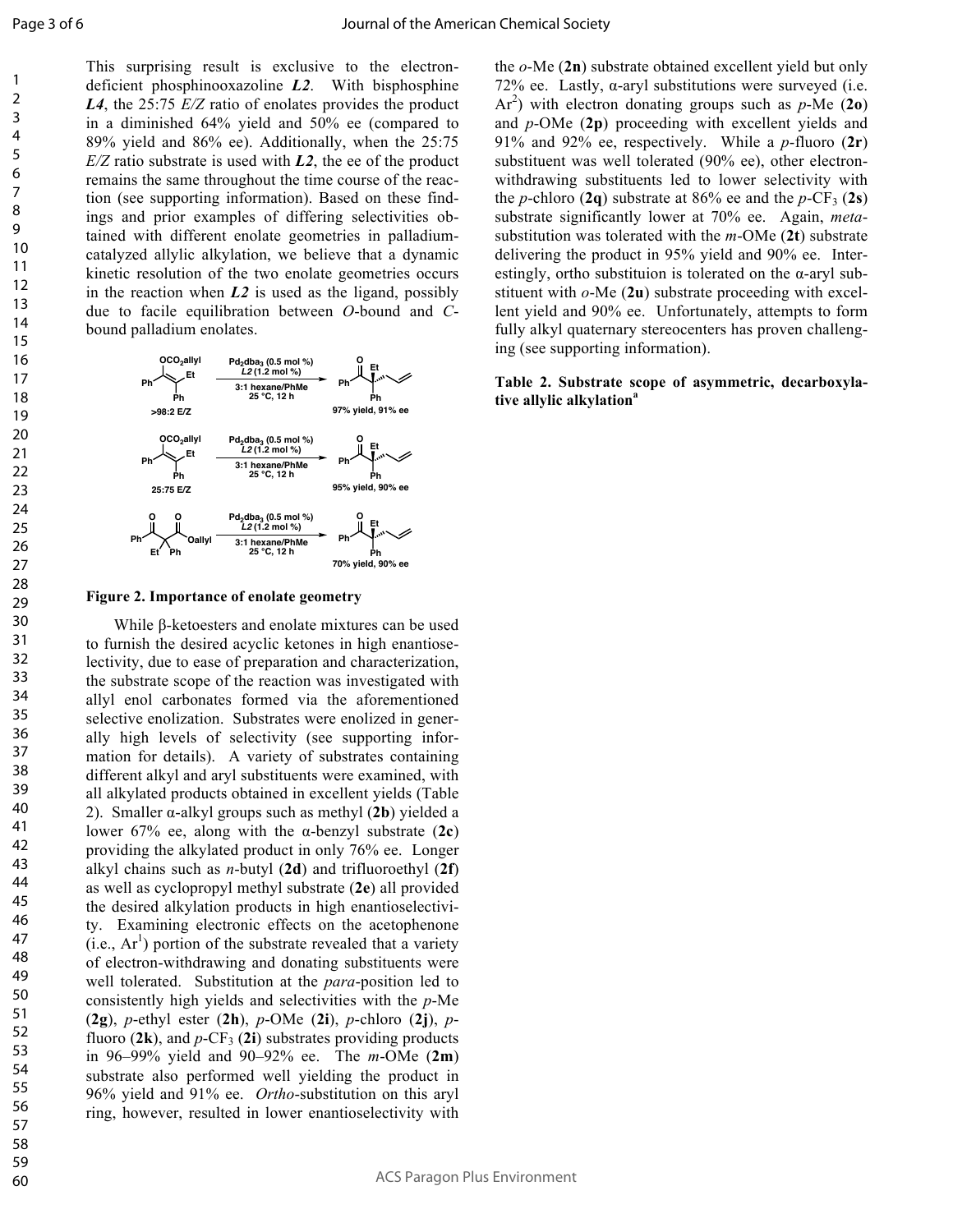

 $a$  Reactions performed on 0.2 mmol scale.  $b$  Yield of isolated product. <sup>c</sup> Determined by chiral SFC analysis. <sup>d</sup> Absolute configuration of  $2b$  determined by comparison to literature value,<sup>13</sup> all other compounds are assigned by analogy.

With the scope of the transformation established, we sought to demonstrate the utility of the produced acyclic α-quaternary ketones toward further functionalization (Figure 3). Treatment of the standard alkylation product **2a** to Wacker oxidation conditions<sup>14</sup> employing catalytic PdCl<sub>2</sub> under  $O_2$  (1 atm) provided methyl ketone 3 in 85% isolated yield. In addition, treatment of ketone **2a** to a hydroboration-oxidation protocol with  $BH_3$ -THF

and cyclohexene, followed by sodium perborate provided primary alcohol **4** in 75% isolated yield. A hydrozirconation/amination protocol using conditions developed by the Hartwig group<sup>15</sup> allows access to *anti*-Markovnikov amination product **5** in 83% yield following *in situ* Boc protection. Lastly, olefin metathesis of alkylation product **2h** with methyl acrylate and Grubbs' second generation catalyst<sup>6</sup> yields  $α, β$ -unsaturated methyl ester **6** in 88% yield.



**Figure 3. Derivatization of alkylation products**

In conclusion, we have developed the first enantioselective palladium-catalyzed decarboxylative allylic alkylation toward the synthesis of chiral acyclic α-quaternary ketones. The use of electron-deficient phosphinooxazoline ligand *L2* is critical to achieve high yields and enantioselectivity. The allyl enol carbonate substrates could be prepared in high levels of *E/Z* geometrical selectivity, however a proposed dynamic kinetic enolate equilibration during the palladium catalyzed reaction allows the use of enolate mixtures and racemic β-ketoesters as substrates as well. Further exploration into the scope, mechanism, and applications of this process are underway.

## **ASSOCIATED CONTENT**

### **Supporting Information**.

The Supporting Information is available free of charge on the ACS Publications website. Experimental procedures and characterization data. (PDF)

# **AUTHOR INFORMATION**

#### **Corresponding Author**

zhang.haiming@gene.com stoltz@caltech.edu

### **ACKNOWLEDGMENT**

We thank NIH-NIGMS (R01GM080269), the Gordon and Betty Moore Foundation, and Caltech for financial support. E.J.A. thanks the National Science Foundation for a predoctoral fellowship. We thank Dr. David VanderVelde (Caltech) for NMR exper-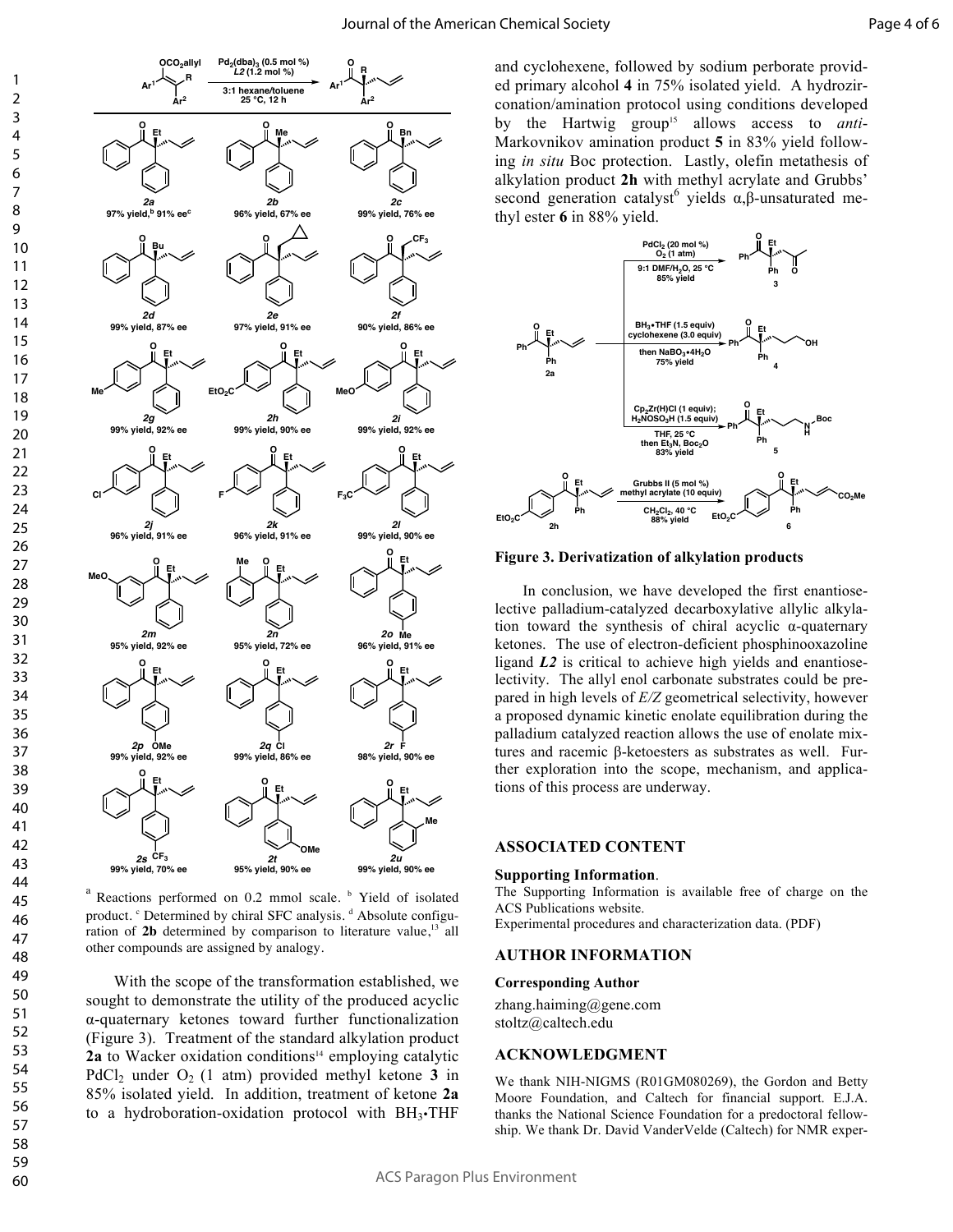$\overline{a}$ 

tise. Dr. Scott Virgil (Caltech) is thanked for instrumentation and SFC assistance.

#### **REFERENCES**

 $\overline{a}$ 

(1) (a) Martin, S. F. *Tetrahedron* **1980**, *36*, 419–460. (b) Corey, E. J.; Guzman-Perez, A. *Angew. Chem., Int. Ed.* **1998**, *37*, 388–401. (b) Douglas, C. J.; Overman, L. E. *Proc. Natl. Acad. Sci U.S.A* **2004**, *101*, 5363–5367. (c) Marek, I.; Sklute, G. *Chem. Commun.* **2007**, 1683– 1691. (d) Trost, B. M.; Jiang, C. *Synthesis* **2006**, 369–396. (d) Liu, Y.; Han, S. J.; Liu, W. B.; Stoltz, B. M. *Acc. Chem. Res.* **2015**, *48*, 740– 751. (d) Behenna, D. C.; Mohr, J. T.; Sherden, N. H.; Marunescu, S. C.; Harned, A. M.; Tani, K.; Seto, M.; Ma, S.; Novak, Z.; Krout, M. 10 11 12 13 14 15

R.; McFadden, R. M.; Roizen, J. L.; Enquist, J. A., Jr.; White, D. E.; Levine, S. R.; Petrova, K. V.; Iwashita, A.; Virgil, S. C.; Stoltz, B. M. *Chem. –Eur. J.* **2011**, *17*, 14199−14223. (e) Trost, B. M.; Xu, J.; Schmidt, T. *J. Am. Chem. Soc.* **2009**, *131*, 18343-18357. 16 17 18

(2) (a) Feng, J.; Holmes, M.; Krische, M. J. *Chem. Rev.* **2017**, *117*, 12564–12580. (b) Das, J. P.; Marek, I. *Chem. Commun*. **2011**, *47*, 4593–4623. (c) Minko, Y.; Marek, I. *Chem. Commun.* **2014**, *50*, 19 20

- 12597–12611. (d) Marek, I.; Minko, Y.; Pasco, M.; Mejuch, T.; Gilboa, N.; Chechik, H.; Das, J. P. *J. Am. Chem. Soc.* **2014**, *136*, 2682– 2694. 21 22 23
- (3) Selected examples: (a) Meyer, A. I.; Seefeld, M. A.; Lefker, B. A.; Blake, J. F.; Williard, P. G. *J. Am. Chem. Soc.* **1998**, *120*, 7429– 7438. (b) Boeckman, R. B.; Boehmler, D. J.; Musselman, R. A. *Org. Lett.* **2001**, *3*, 3777–3780. (c) Kummer, D. A.; Chain, W. J.; Morales, M. R.; Quiroga, O.; Myers, A. G. *J. Am. Chem. Soc.* **2008**, *130*, 13231–13233. (d) Morales, M. R; Mellem, K. T. Myers, A. G. *Angew. Chem., Int. Ed.* **2012**, *51*, 4568–4571. (e) Kummer, D. A.; Chain, W. J.; Morales, M. R.; Quiroga, O.; Myers, A. G. *J. Am. Chem. Soc.*  **2008**, *130*, 13231–13233. (f) Manthorpe, J. M.; Gleason, J. L. *J. Am.*  24 25 26 27 28 29 30
- *Chem. Soc.* **2001**, *123*, 2091–2092. (4) a) Hannesian, S.; Chénard, E. *Org. Lett.* **2012**, *14*, 3222–3225. (b) Trost, B. M.; Michaelis, D. J.; Charpentier, J.; Xu, J. *Angew. Chem. Int. Ed.* **2011**, *51*, 204–208. (c) Zhang, K.; Peng, Q.; Hou, X.-L.; Wu, 31 32 33 34
- Y.-D. *Angew. Chem., Int. Ed.* **2008**, *47*, 1741–1744. (d) Trost, B. M.; Lehr, K.; Michaelis, D. J.; Xu, J.; Buckl, A. K. *J. Am. Chem. Soc.*  **2010**, *132*, 8915–8917. (e) Chen, J.-P.; Ding, C.-H.; Liu, W.; Hou, X.- L.; Dai, L.-X. *J. Am. Chem. Soc.* **2010**, *132*, 15493–15495. (f) 35 36
- Schwarz, K. J.; Amos, J. L.; Klein, J. C.; Do, D. T.; Snaddon, T. N. *J. Am. Chem. Soc.* **2016**, *138*, 5214–5217. 37 38

(5) Iridium has been used to make acyclic vinyl quaternary stereocenters as well as vicinal stereocenters: (a) Liu, W.-B.; Reeves, C. M.; Stoltz, B. M. *J. Am. Chem. Soc.* **2013**, *135*, 17298–17301. (b) Shock-39 40 41

ley, S.; Hethcox, J. C.; Stoltz, B. M. *Angew. Chem., Int. Ed.* **2017**, *56*, 10196–10199. (c) Hethcox, J. C.; Shockley, S.; Stoltz, B. M. *Angew. Chem., Int. Ed.* **2018**, *57*, 8664–8667. 42 43

(6) (a) Minko, Y.; Pasco, M.; Lercher, L.; Botoshansky, M.; Marek, I. *Nature* **2012**, *490*, 522–526. (b) Nairoukh, Z.; Marek I. *Angew. Chem., Int. Ed.* **2015**, *54*, 14393–14397. (c) Nairoukh, Z.; Kumar, G. K. S. N.; Minko, Y.; Marek, I. *Chem. Sci.* **2017**, *8*, 627–630. (d) Haimov, E.; Nairoukh, Z.; Shterenberg, A.; Berkovitz, T.; Jamison, T. 44 45 46 47

F.; Marek, I. *Angew. Chem., Int. Ed.* **2016**, *55*, 5517–5520. 48

(7) Starkov, P.; Moore, J. T. Duquette, D. C.; Stoltz, B. M.; Marek, I. *J. Am. Chem. Soc.* **2017**, *139*, 9615–9620.

(8) Trost, B. M.; Xu, J.; Schmidt, T. *J. Am. Chem. Soc.* **2009**, *131*, 18343–18357.

(9) (a) Turnbull, B. W. H.; Evans, P. A. *J. Am. Chem. Soc.* **2015**, *137*, 6156–6159. (b) Wright, T. B.; Evans, P. A. *J. Am. Chem. Soc.* **2016**, *138*, 15303–15306. See also: (c) Evans, P. A.; Oliver, S.; Chae J. *J. Am. Chem. Soc.* **2012**, *134*, 19314–19317. (d) Evans, P. A.; Oliver, S. *Org. Lett.* **2013**, *15*, 5626–5629. (e) Turnbull, B. W. H.; Oliver, S.; Evans, P. A. *J. Am. Chem. Soc.* **2015**, *137*, 15374–15377.

(10) Doyle, A. G.; Jacobsen, E. N. *Angew. Chem., Int. Ed.* **2007**, *46*, 3701–3705.

(11) Fujita, T.; Yamamoto, T.; Morita, Y.; Chen, H.; Shimizu, Y.; Kanai, M. *J. Am. Chem. Soc.* **2018**, *140*, 5899–5903.

(12) (a) Li, B. X.; Le, D. N.; Mack, K. A.; McClory, A.; Lim, N.-K.; Cravillion, T.; Savage, S.; Han, C.; Collum, D. B.; Zhang, H.; Gosselin, F. *J. Am. Chem. Soc.* **2017**, *139*, 10777–10783. (b) Mack, K. A.; McClory, A.; Zhang, H.; Gosselin, F.; Collum, D. B. *J. Am. Chem. Soc.* **2017**, *139*, 12182–12189.

(13) Sonawane, R. P; Jheengut, V.; Rabalakos, C.; Larouch-Gauthier, R.; Scott, H. K.; Aggarwal, V. K. *Angew. Chem., Int. Ed.* **2011**, *50*, 3760–3763.

(14) Tsuji, J.; Shimizu, I.; Yamamoto, K. *Tetrahedron Lett.* **1976**, *17*, 2975–2976.

(15) Strom, A. E.; Hartwig, J. F. *J. Org. Chem.* **2013**, *78*, 8909–8914.